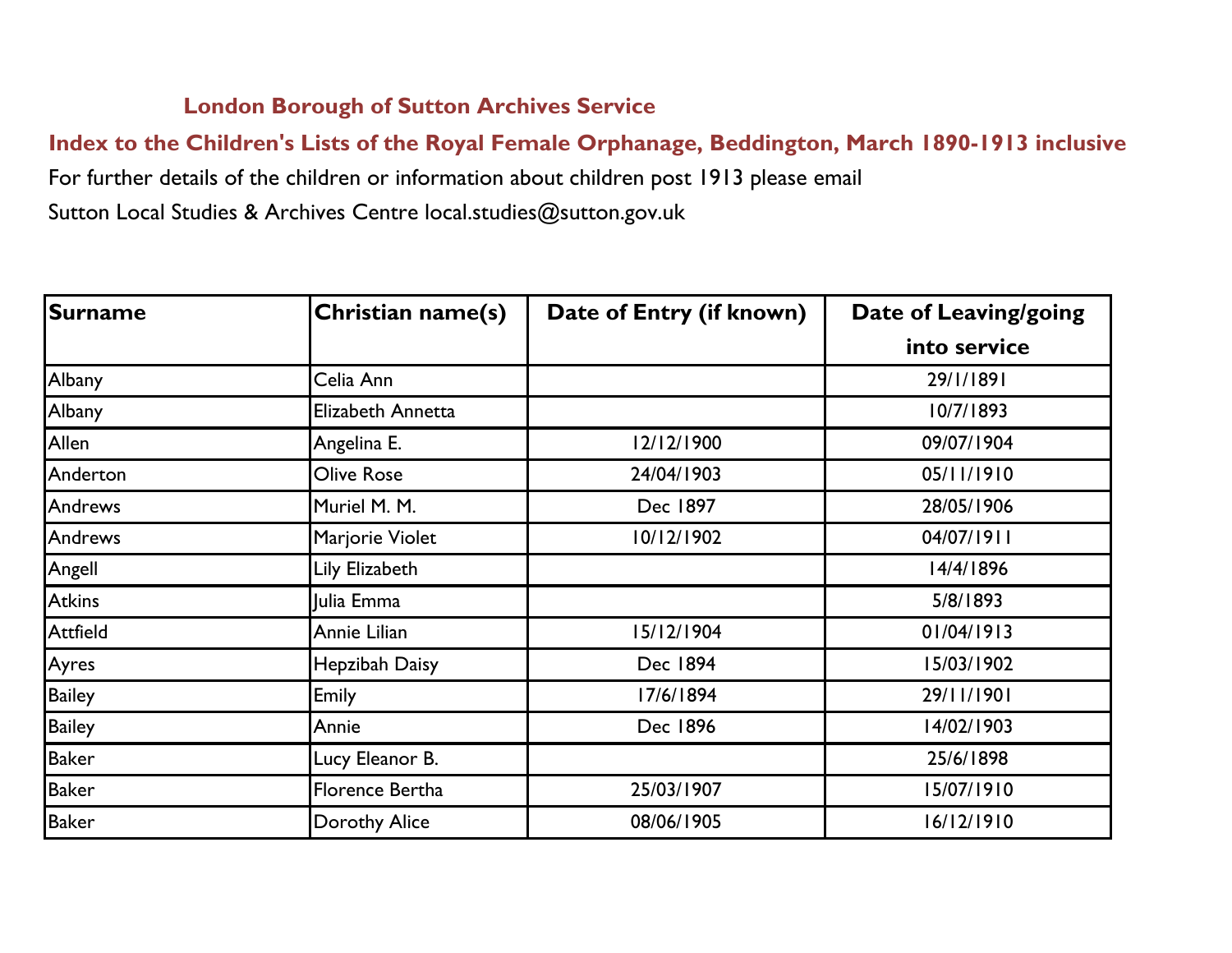| <b>Banks</b>       | Annie Elizabeth        |            | 2/2/1898      |
|--------------------|------------------------|------------|---------------|
| <b>Barnes</b>      | Ada Dorothy            | 10/12/1902 | 26/10/1911    |
| <b>Barnett</b>     | Elizabeth Jane         |            | No date given |
| <b>Bartholomew</b> | Ethel C.               | 11/06/1902 | 11/11/1908    |
| Bartholomew        | Alice Queenie          | 15/12/1904 | 23/07/1913    |
| <b>Bathurst</b>    | <b>Edith Agnes May</b> |            | 21/10/1895    |
| <b>Beach</b>       | Mabel Emily            | 07/06/1901 | 30/07/1907    |
| <b>Beadle</b>      | Ann Elizabeth          |            | 15/11/1891    |
| <b>Beale</b>       | Linda                  | Jun 1898   | Jul 1904      |
| <b>Beasley</b>     | Florence M. L.         | Jun 1899   | Aug 1905      |
| Beck               | <b>Florence Ethel</b>  |            | 26/4/1898     |
| <b>Beggin</b>      | Annie Maud             | 12/12/1900 | 17/09/1907    |
| <b>Beggin</b>      | Margaret               | 15/12/1904 | 14/07/1913    |
| Bennett            | Alice Eliza            | 08/06/1905 | 07/07/1911    |
| Bennett            | Lilian Edith           | 09/01/1907 | 02/09/1913    |
| Berry              | Flora Chisholm         | Jun 1898   | 06/10/1905    |
| <b>Best</b>        | <b>Nellie Florence</b> | 13/06/1900 | 05/03/1907    |
| <b>Best</b>        | Adelaide Frances       | 11/12/1901 | 01/11/1910    |
| Bierman            | Emily                  |            | 26/4/1894     |
| <b>Bird</b>        | Annie Susan            | Jun 1897   | 02/01/1906    |
| <b>Bird</b>        | Dorothy                | 10/06/1903 | 12/07/1912    |
| <b>Birkin</b>      | Lottie May             |            | 28/4/1891     |
| Bishop             | Daisy F.               | Jun 1895   | 09/09/1903    |
| Bishop             | May Emma               | Jun 1897   | 01/08/1905    |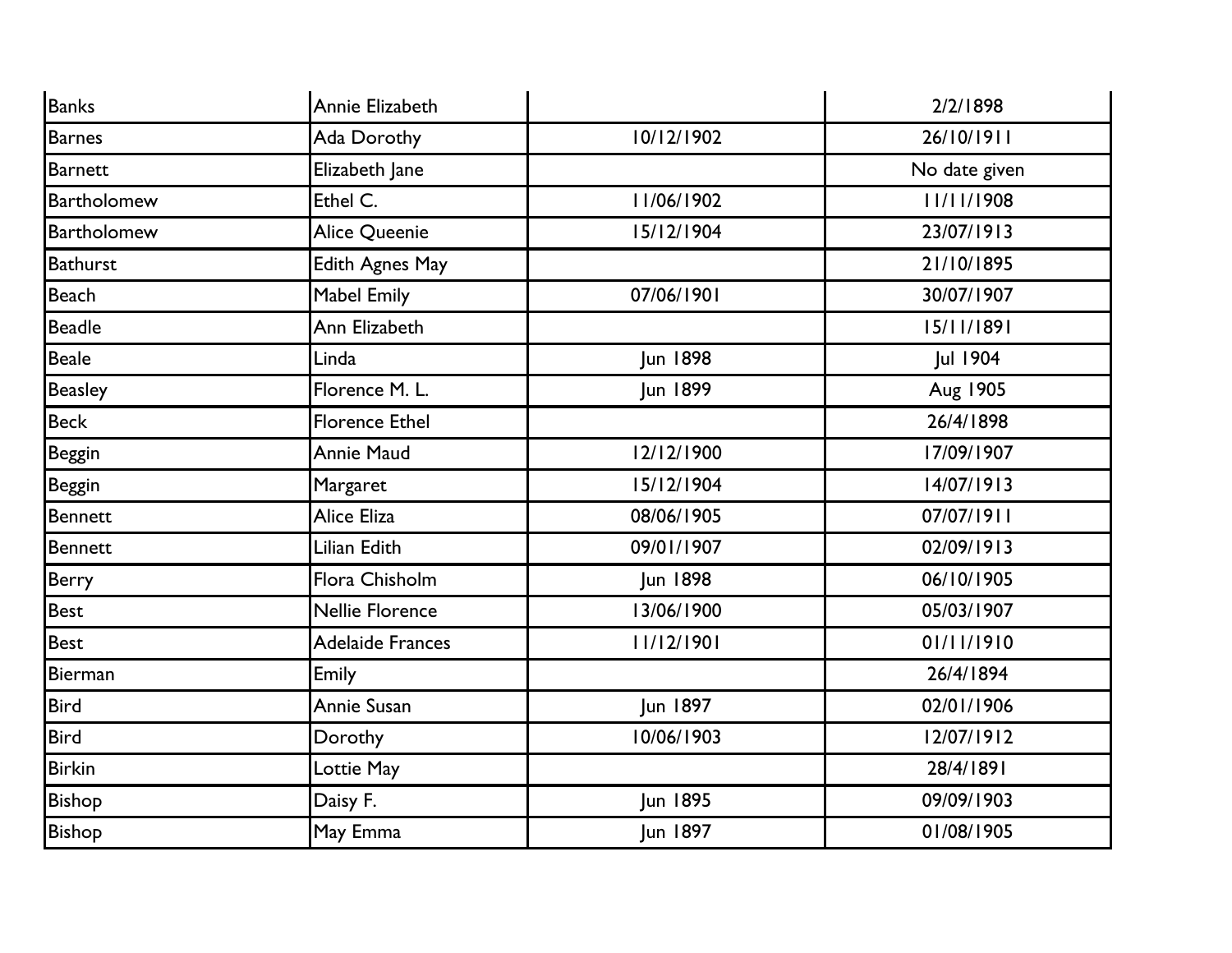| Bishop            | Lucy                  | 11/01/1906      | 21/03/1912        |
|-------------------|-----------------------|-----------------|-------------------|
| <b>Blackiston</b> | Alice Maud M.         |                 | 18/5/1896         |
| <b>Blackiston</b> | Zillah M.             | <b>Jun 1896</b> | 29/10/1904        |
| <b>Blaker</b>     | Rose Annie            |                 | 28/8/1897         |
| <b>Blaker</b>     | Mary Bertha           |                 | 03/05/1900        |
| Bleach            | <b>Bessie</b>         |                 | 13/8/1891         |
| <b>Bond</b>       | <b>Bessie Dorcas</b>  | 13/1/1897       | 20/5/1897         |
| <b>Booker</b>     | <b>Edith Mabel</b>    | 12/1897         | 06/11/1905        |
| <b>Booker</b>     | <b>Florence Ethel</b> | 12/1897         | 13/12/1906        |
| Boore             | <b>Edith</b>          |                 | 3/5/1898          |
| <b>Boore</b>      | Elizabeth Quilt       |                 | 04/09/1900        |
| Bowe              | <b>Annie Elliot</b>   |                 | 22/4/1890         |
| <b>Bowe</b>       | lane                  |                 | 18/5/1887 [1897?] |
| <b>Boyland</b>    | <b>Mabel Anne</b>     | 11/12/1901      | 25/03/1909        |
| <b>Bradford</b>   | <b>Ruth Elizabeth</b> | 13/10/1904      | 10/01/1913        |
| <b>Bradlaugh</b>  | Edith                 |                 | 01/06/1901        |
| <b>Bradlaugh</b>  | Amy                   | Dec 1894        | 22/02/1902        |
| <b>Bramwell</b>   | Eliza Kate            |                 | 26/3/1890         |
| <b>Brisk</b>      | Selina                |                 | 29/1/1892         |
| Bronsdon          | Elizabeth Ann         |                 | 24/11/1899        |
| <b>Bronsdon</b>   | Mary Maria            |                 | 29/03/1901        |
| <b>Brookes</b>    | Elizabeth Sarah       | Dec 1895        | 14/11/1902        |
| <b>Brookes</b>    | Rosa                  | Dec 1895        | 09/10/1905        |
| <b>Brown</b>      | Lilla R.              | Dec 1894        | 24/03/1903        |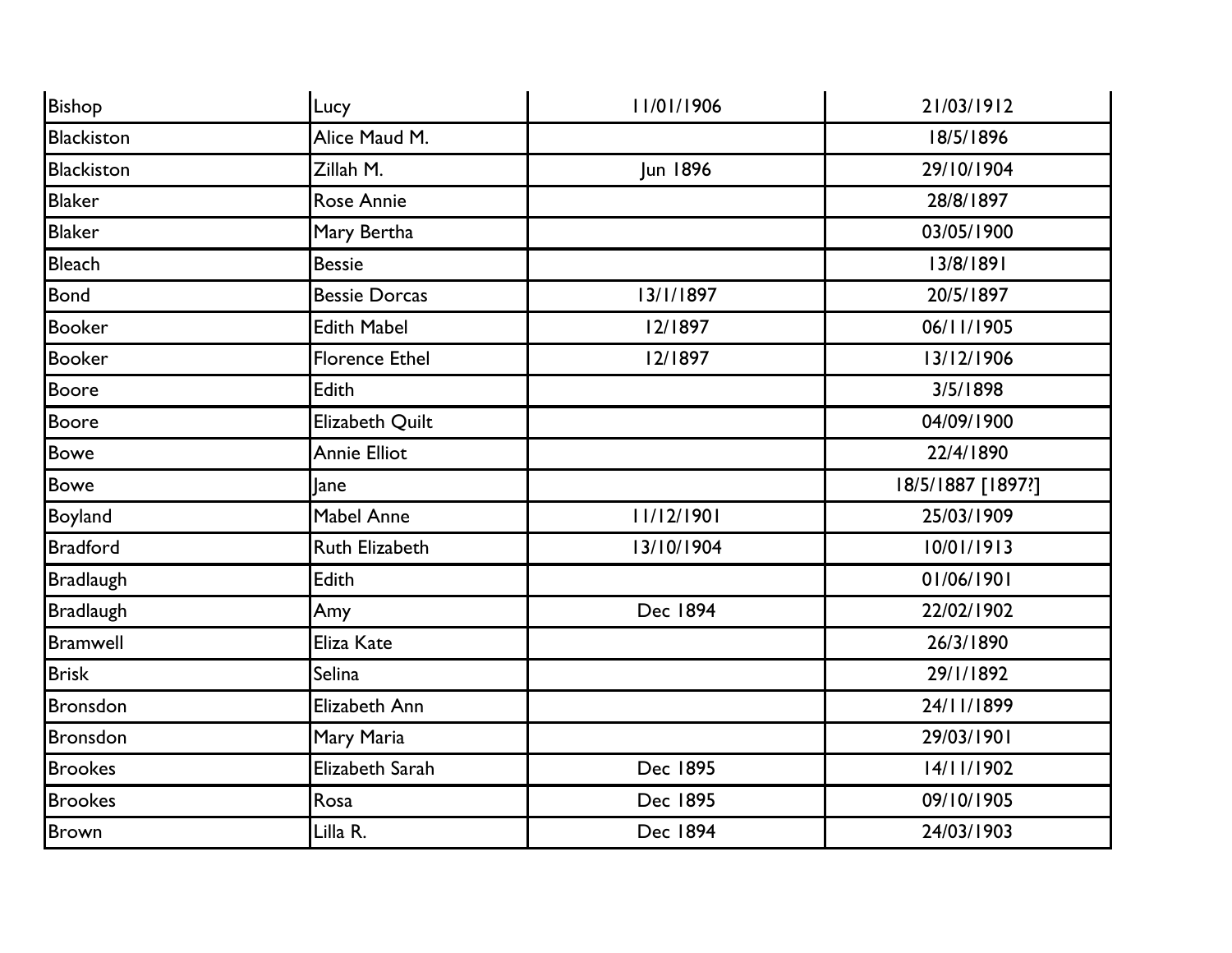| Brown           | Minnie Edith          | Jun 1897        | Sep 1905         |
|-----------------|-----------------------|-----------------|------------------|
| <b>Brown</b>    | Ada Ellen             | 13/12/1899      | 05/07/1906       |
| <b>Brown</b>    | Lydia Annie           | 12/12/1900      | 08/02/1909       |
| Browning        | Clara Susannah        |                 | <b>I/II/1895</b> |
| <b>Browning</b> | <b>Edith Mary</b>     | 17/5/1896       | 31/05/1902       |
| <b>Browning</b> | A. Kathleen           | <b>Jun 1896</b> | 10/11/1903       |
| <b>Bunker</b>   | Mary Ward             | 11/12/1901      | 03/07/1909       |
| <b>Bunker</b>   | <b>Grace Annie</b>    | 16/06/1904      | 25/02/1911       |
| <b>Burden</b>   | Elizabeth             |                 | 25/5/1896        |
| <b>Burdis</b>   | Hilda Constance       | 12/06/1901      | Jul 1906         |
| <b>Buxton</b>   | Violet Emily Maud     | 13/06/1906      | 03/04/1911       |
| <b>Byford</b>   | Rose Mary Eliza       |                 | 23/2/1899        |
| Cass            | <b>Nell</b>           |                 | 1/11/1897        |
| Chambers        | Lilian                |                 | 25/9/1897        |
| Chambers        | Alice                 |                 | 04/10/1900       |
| Chapman         | <b>Alice Louise</b>   |                 | 16/7/1892        |
| Checker         | <b>Beatrice Emily</b> |                 | 4/11/1892        |
| Cherry          | Selina R.             | 11/06/1902      | 19/12/1902       |
| Childs          | <b>Edith Annie</b>    | 13/06/1900      | 27/11/1907       |
| Childs          | May Elizabeth         | 05/10/1903      | 10/01/1910       |
| <b>Childs</b>   | Amy Jane              | 10/12/1903      | 20/03/1912       |
| Clark           | Ann                   |                 | 18/3/1890        |
| Clarke          | <b>Edith Mary</b>     |                 | 18/3/1898        |
| Clarke          | <b>Ethel</b>          | Jun 1897        | 09/11/1904       |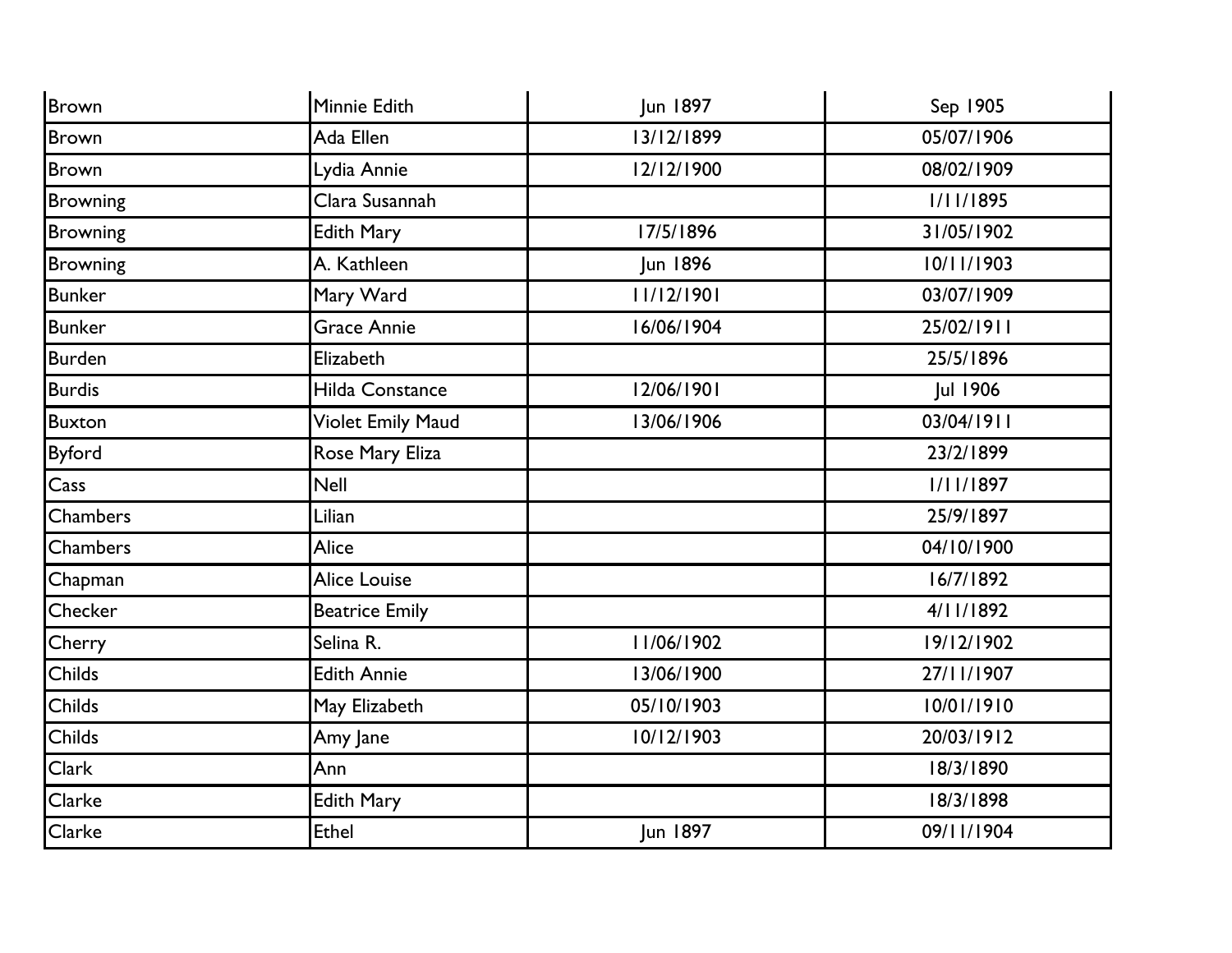| Coad     | Christiana Russell    | 11/12/1901 | 02/11/1908 |
|----------|-----------------------|------------|------------|
| Coad     | Catherine Emily       | 10/12/1902 | 14/11/1911 |
| Colin    | Annie Elizabeth       | 16/06/1904 | 24/08/1909 |
| Collins  | Lavinia Ellen         |            | 19/3/1898  |
| Cooke    | Constance Ellen       | 11/12/1907 | 02/09/1913 |
| Cooper   | Annie Amelia Caroline |            | 4/3/1892   |
| Cooper   | Mary Ann Louisa       |            | 31/10/1895 |
| Cooper   | Frances Maria         | Jun 1895   | 09/11/1901 |
| Cork     | May                   |            | Dec 1890   |
| Cotsford | Lissie Eliza          |            | 30/9/1893  |
| Cowell   | Alice Adelaide        |            | 14/3/1891  |
| Cowie    | Lilian Mabel          | Jun 1897   | 17/10/1903 |
| Cowie    | Maud Mary             | Dec 1898   | 23/07/1906 |
| Cowley   | Alice Sophia          | Jun 1898   | 11/01/1906 |
| Cowley   | <b>Emma Beatrice</b>  | 12/12/1900 | 02/05/1907 |
| Cowley   | <b>Beatrice Maud</b>  | 16/06/1904 | 02/03/1911 |
| Cox      | Annie                 |            | 1/2/1896   |
| Cox      | Amy                   |            | 9/5/1896   |
| Crago    | Florence Louisa       |            | 17/10/1892 |
| Crean    | Mary Elizabeth        |            | 13/8/1892  |
| Crean    | Emma Janet            |            | 25/6/1895  |
| Crush    | Mildred               |            | 27/8/1898  |
| Cumper   | <b>Florence Ethel</b> | 16/06/1904 | 09/10/1911 |
| Curtis   | Marianne Elizabeth    |            | 13/07/1901 |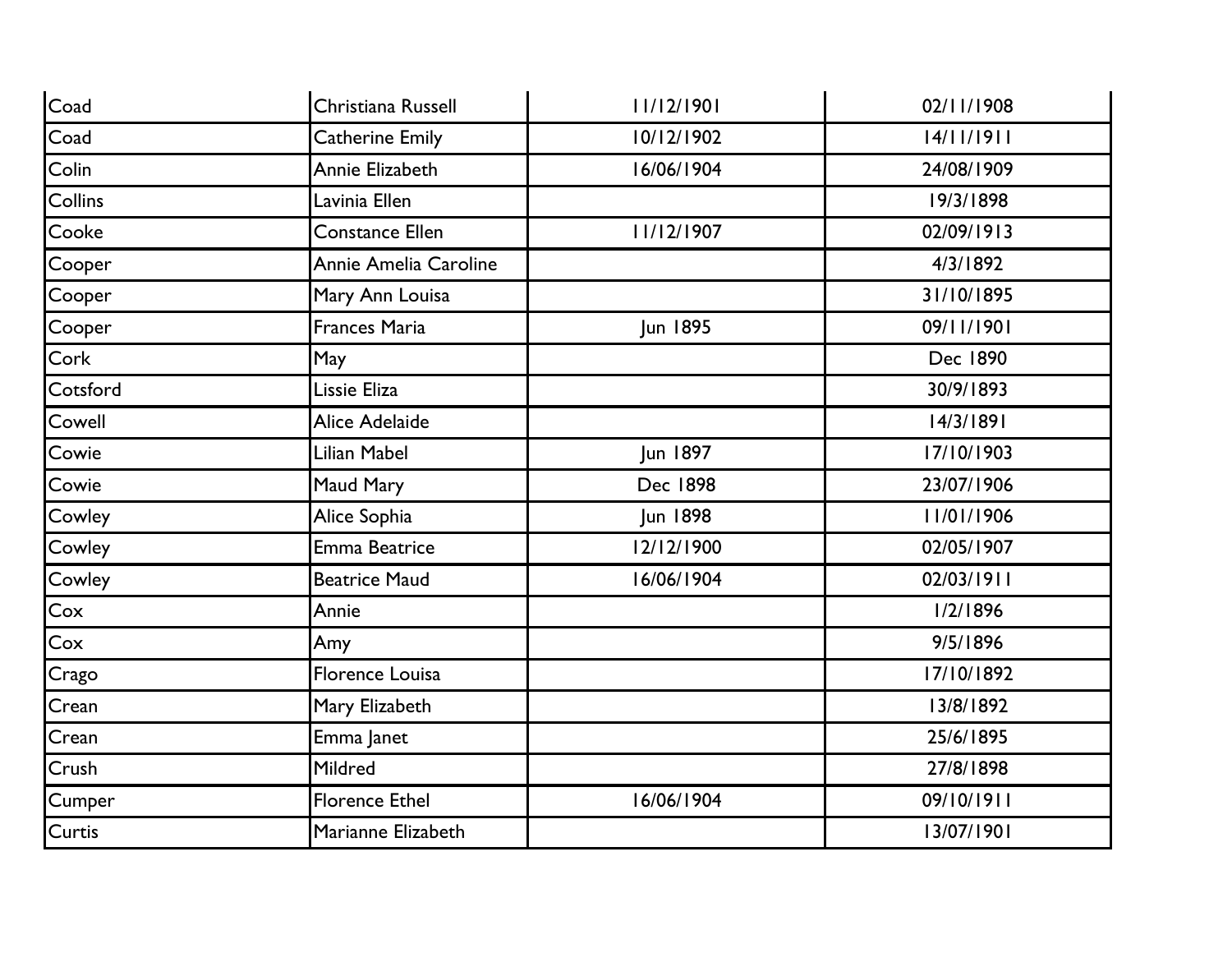| Curtis         | Florence Victoria       | Jun 1895   | 21/06/1903    |
|----------------|-------------------------|------------|---------------|
| <b>Daniels</b> | <b>Jessie</b>           |            | 11/2/1895     |
| <b>Daniels</b> | Ada                     |            | 30/5/1896     |
| Dean           | Henrietta               |            | 15/11/1898    |
| Dean           | Charlotte Florence      |            | 11/03/1901    |
| Dee            | Edith Jane              |            | 4/2/1892      |
| <b>Dee</b>     | Catherine Elsie         |            | 14/5/1896     |
| Doble          | Mary E. T. H.           | Dec 1895   | 25/10/1904    |
| Dorrett        | <b>Esther Elizabeth</b> |            | 6/6/1890      |
| Dowding        | <b>Ethel Florence</b>   | Dec 1895   | 31/05/1902    |
| <b>Drowley</b> | <b>Isabella</b>         |            | 12/02/1900    |
| Drowley        | <b>Edith Ellen</b>      | Dec 1896   | 13/12/1902    |
| <b>Duckett</b> | Ellen                   | 13/06/1906 | 14/07/1911    |
| Dunning        | Augusta E.              |            | 07/01/1901    |
| Dyer           | <b>Edith Emily</b>      |            | 29/4/1893     |
| <b>Eagles</b>  | <b>Nelly</b>            |            | 14/2/1893     |
| Earl           | <b>Florence Annie</b>   | 15/12/1904 | 15/11/1911    |
| Easton         | Clara                   |            | 31/12/1900    |
| <b>Edwards</b> | Elizabeth Mary          |            | 2/1/1894      |
| Elbourne       | Beatrice M.             | 17/3/1899  | 17/02/1908    |
| Everest        | Hannah                  |            | 22/3/1890     |
| Everest        | <b>Bessie</b>           |            | No date given |
| Everest        | Louisa                  | 12/06/1901 | 23/07/1907    |
| Everest        | Ellen                   | 11/06/1902 | 20/01/1911    |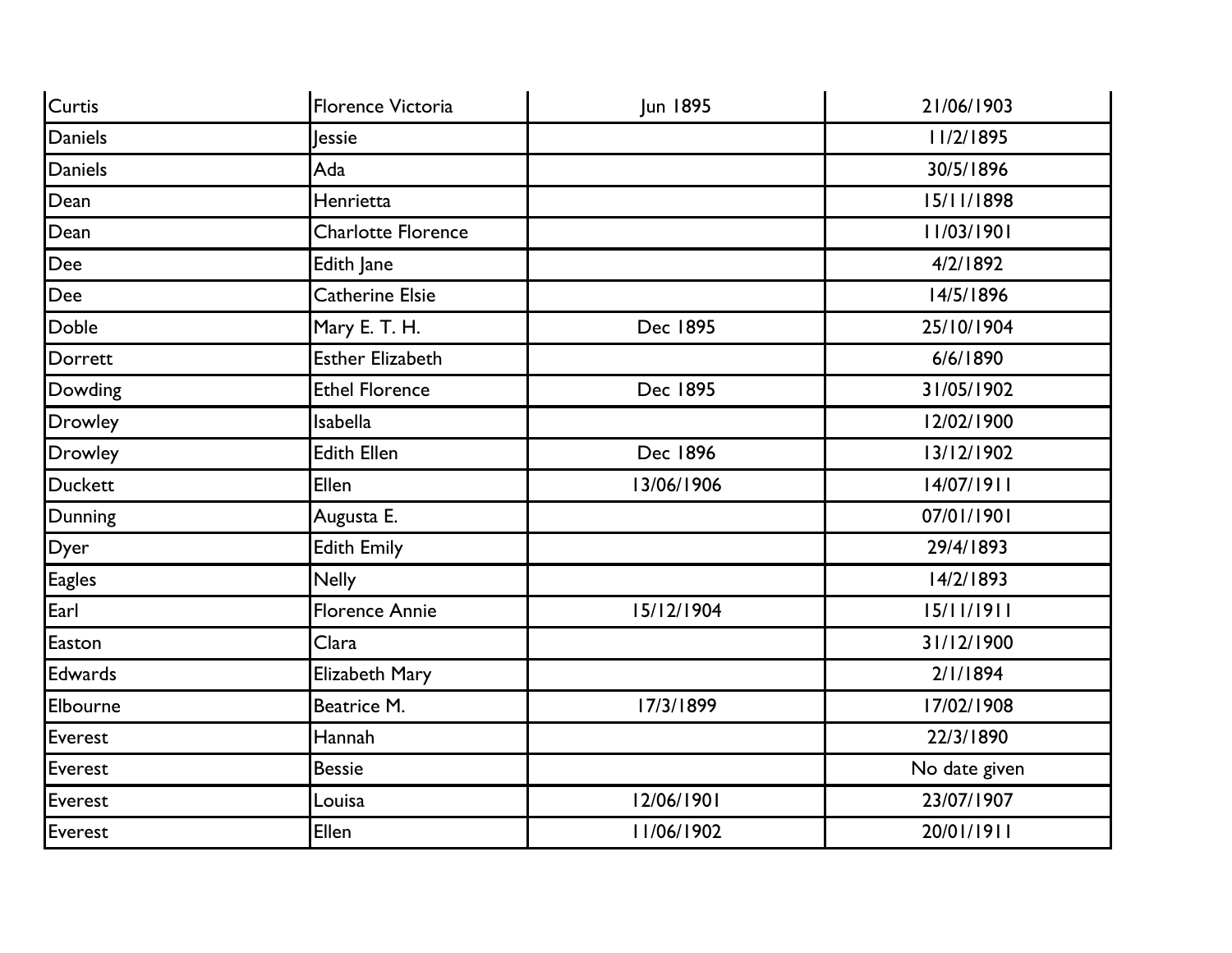| Fairweather | E. Alice N.             | Dec 1897   | 08/05/1906 |
|-------------|-------------------------|------------|------------|
| Falconer    | May                     |            | 1/3/1892   |
| Falconer    | Zilla                   |            | 16/2/1894  |
| Farmer      | Alexandra               |            | 25/10/1890 |
| Farrell     | Margaret Ellen          |            | 10/11/1898 |
| Farrell     | Agnes Bridget           |            | 25/03/1901 |
| Filewood    | Florence Mary           |            | 05/03/1901 |
| Finch       | <b>Eleanor Beatrice</b> |            | 30/8/1890  |
| Fisk        | Matilda Lilian          |            | 22/01/1900 |
| Flack       | Hilda Mary              | 10/12/1902 | 11/05/1911 |
| Fleming     | Margaret                | 11/06/1902 | 01/12/1909 |
| Fleming     | <b>Florence Maud</b>    | 11/01/1906 | 15/08/1912 |
| Flower      | May Lydia               |            | 20/5/1892  |
| Folds       | Alice Maud              | Jun 1898   | 24/11/1905 |
| Forsyth     | <b>Agnes Winifred</b>   | 09/01/1907 | 15/10/1913 |
| Fowler      | <b>Florence Mabel</b>   | Jun 1895   | 09/07/1902 |
| Fowler      | <b>Isabella Marion</b>  | Dec 1897   | 22/03/1906 |
| Fox         | Louisa                  |            | 11/5/1893  |
| Freeman     | Alice Mary              | 06/03/1902 | 27/04/1909 |
| Freeman     | Helen Janet             | 11/06/1902 | 06/05/1909 |
| Frost       | Honor Elizabeth         |            | 1/4/1899   |
| Fry         | <b>Edith Sarah</b>      | May 1894   | 17/05/1902 |
| Fuller      | Sophia                  | Dec 1897   | Jul 1906   |
| Gardener    | Edith Mary              |            | 1/5/1890   |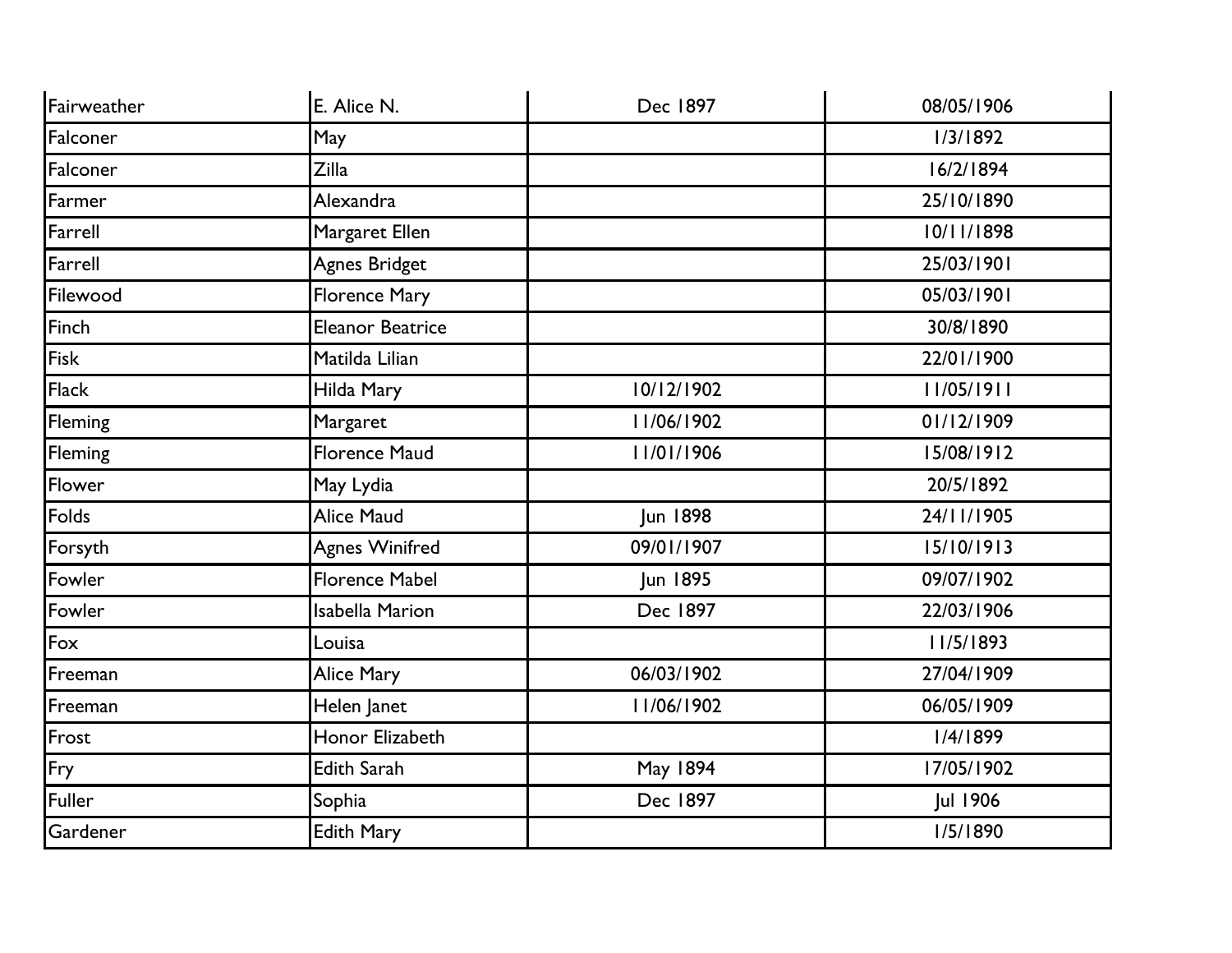| Gardener       | Annie                  |                 | 18/11/1898 |
|----------------|------------------------|-----------------|------------|
| Garrood        | Minnie E               | 17/6/1894       | 05/03/1902 |
| Gerry          | Lilian Josephine       | Dec 1895        | 07/01/1904 |
| Gerry          | Violet Victoria E.     | 12/06/1901      | 20/12/1906 |
| <b>Gibbins</b> | <b>Elizabeth Alice</b> |                 | 10/4/1899  |
| Gibbons        | <b>Winifred May</b>    | Jun 1897        | 15/11/1905 |
| <b>Gibbs</b>   | Florence May           | 10/12/1903      | 06/01/1910 |
| Gilbert        | Lilian A.              |                 | 15/11/1900 |
| Goater         | <b>Ethel Mary</b>      | 30/07/1902      | 01/11/1906 |
| Gobbett        | Susan Elizabeth        |                 | 13/2/1894  |
| Gobell         | Daisy                  | <b>Jun 1898</b> | 05/02/1902 |
| Gobell         | Eva J.                 | Jun 1896        | 26/09/1902 |
| Goddard        | Phoebe                 |                 | 06/06/1900 |
| Goddard        | Emma                   | Dec 1893        | 12/03/1902 |
| Godfrey        | <b>Millicent Alice</b> |                 | 27/10/1890 |
| Goulty         | Annie Maria Rebecca    |                 | 21/9/1895  |
| Goulty         | Florence               |                 | 11/2/1899  |
| Graham         | <b>Ethel</b>           | 11/06/1902      | 24/08/1909 |
| Graham         | Mary                   | 16/06/1904      | 16/12/1912 |
| Granger        | <b>Alice Mary</b>      |                 | 21/9/1895  |
| Graves         | Mabel                  |                 | 26/3/1898  |
| Gray           | Elizabeth M. (Miriam)  | <b>Dec 1896</b> | 14/11/1903 |
| Gridley        | <b>Kate Minnie</b>     |                 | 24/5/1890  |
| Grosch         | <b>Nellie</b>          |                 | 27/11/1896 |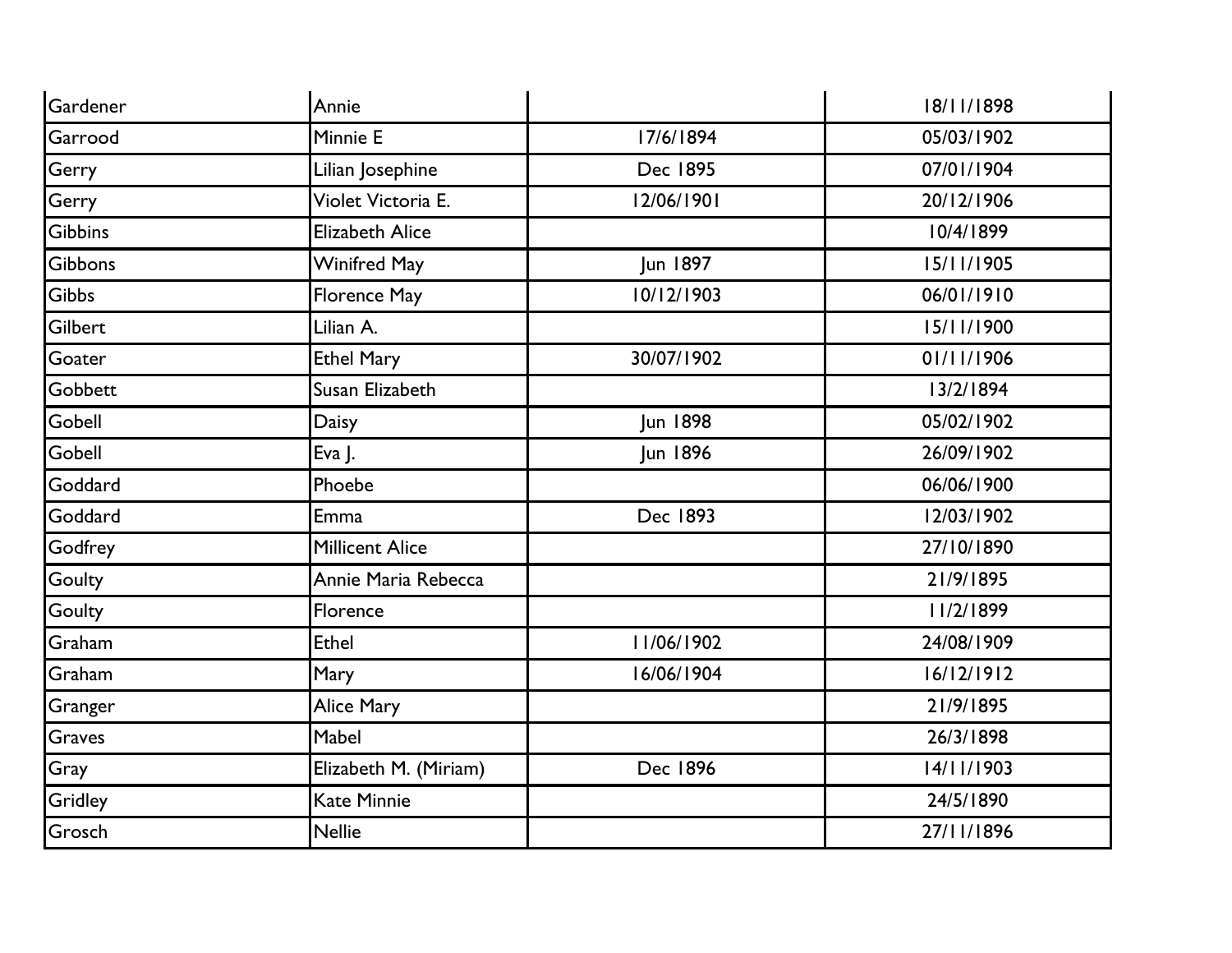| Grutchfield   | Sophia Marion        |                 | 16/6/1894          |
|---------------|----------------------|-----------------|--------------------|
| Guest         | Emma                 | 10/06/1903      | 12/02/1910         |
| Guest         | Dorothy Ann          | 10/12/1903      | 04/02/1913         |
| Haines        | Mary Catherine       |                 | No date given      |
| Halfpenny     | Bertha May           |                 | 09/04/1901         |
| Hall          | <b>Florence Mary</b> |                 | 13/4/1892          |
| Hall          | Minnie Katherine     |                 | 15/12/1900         |
| Hall          | Hilda Myra           | 11/07/1902      | 26/08/1908         |
| Harding       | Emmeline D.          | Dec 1895        | 28/07/1902         |
| Harding       | lvy B.D.             | Jun 1897        | 11/07/1903         |
| Harper        | Gertrude Charlotte   |                 | 5/7/1897           |
| Harper        | Margaret R.          |                 | 01/11/1900         |
| <b>Harris</b> | Mabel                | Dec 1895        | 29/11/1901         |
| <b>Harris</b> | Gladys Daisy         | Dec 1895        | 21/09/1904         |
| <b>Harris</b> | Millicent Emma       | <b>Ded 1898</b> | 05/10/1904         |
|               |                      |                 | Died at the Asylum |
| Harrison      | <b>Ethel May</b>     |                 | 13/2/1896          |
|               |                      |                 | Died 11/9/1897     |
| Hart          | Mary Martha          |                 | 09/04/1901         |
| Hart          | Elizabeth F.         | 17/12/1894      | 26/09/1902         |
| Hasler        | Ellen May            |                 | 21/07/1900         |
| Haynes        | Fanny Elizabeth      |                 | 9/12/1899          |
| Haysman       | Eleanor R. A.        | Jun 1899        | 16/01/1906         |
| Heal          | Olga Marie           |                 | 1/10/1891          |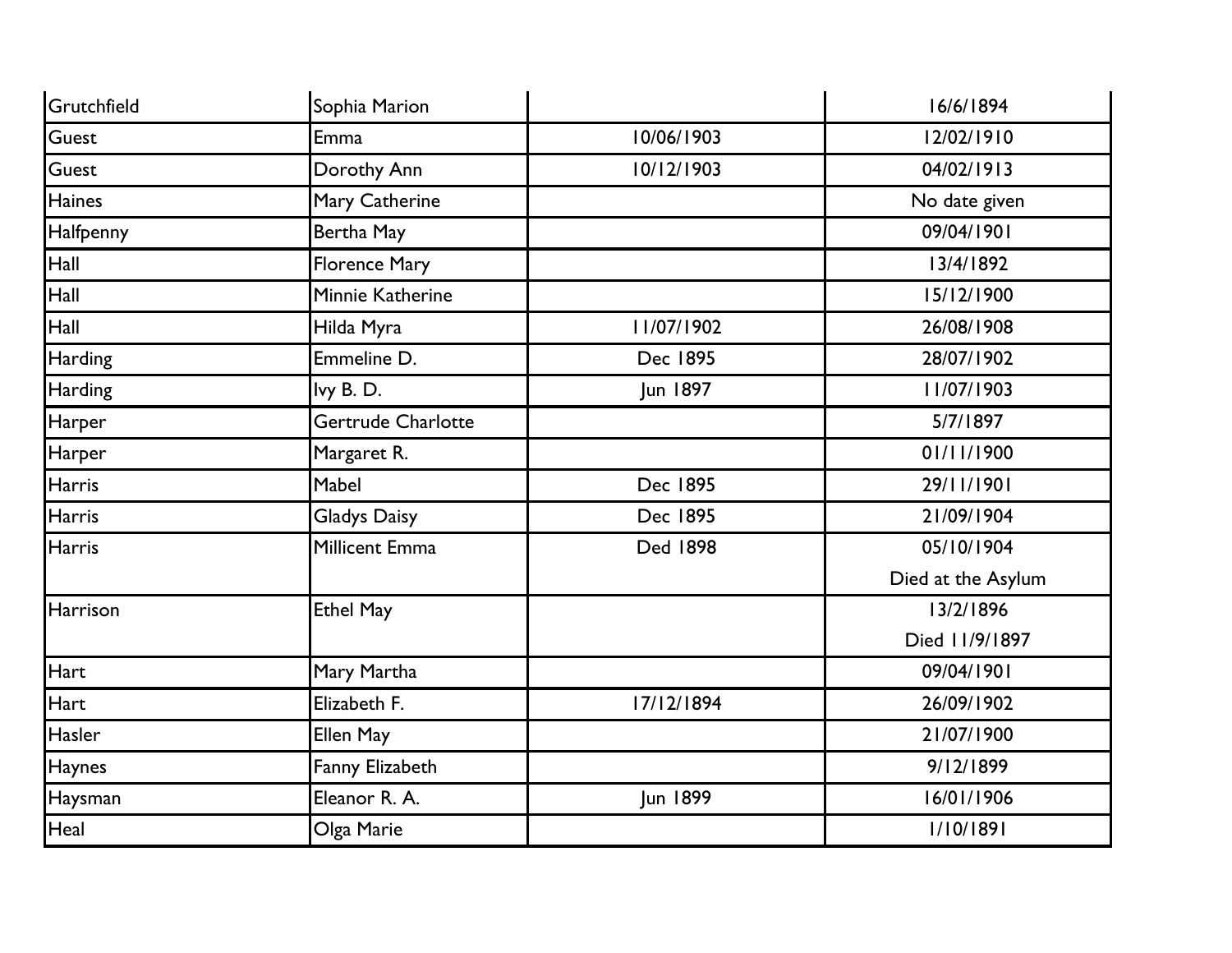| Henry          | Emma Eliza             |            | No date given   |
|----------------|------------------------|------------|-----------------|
| Herod          | <b>Florence Amelia</b> |            | 15/10/1891      |
| <b>Higgins</b> | Elena                  | 11/01/1906 | 11/05/1912      |
| <b>Hills</b>   | Elizabeth Matilda Ann  |            | 21/2/1892       |
| <b>Hills</b>   | Flora Rose             |            | 28/7/1897       |
| <b>Hills</b>   | Susannah Amy           |            | 6/11/1899       |
| Hogsflesh      | <b>Bertha</b>          | Dec 1895   | 04/02/1902      |
| Holloway       | Rose May               | Jun 1898   | 20/12/1905      |
| Holloway       | <b>Annie Hope</b>      | Jun 1898   | 05/07/1907      |
| Holyoake       | Annie                  | 10/12/1902 | Jul 1908        |
| Holyoake       | lessie                 | 16/06/1904 | <b>Jul 1908</b> |
| Hood           | Ada Elizabeth          |            | 30/05/1900      |
| Hood           | <b>Mabel Kate</b>      | Dec 1894   | 13/10/1902      |
| <b>Hook</b>    | Florence May           | 12/12/1900 | 01/12/1907      |
| Howard         | Caroline A. C.         | Dec 1897   | 02/07/1904      |
| Huckle         | Margaret R.            | Jun 1895   | 24/03/1903      |
| Hudson         | Caroline Jane          |            | 15/10/1898      |
| <b>Huggins</b> | <b>Edith Gertrude</b>  |            | 08/01/1900      |
| <b>Huggins</b> | Minnie Selina          |            | 24/06/1901      |
| Hurren         | <b>Winifred Rose</b>   |            | 8/3/1897        |
| Hutton         | Irene Emma             | 10/12/1903 | Jan 1906        |
| Hutton         | <b>Florence Maud</b>   | 11/06/1902 | 06/04/1909      |
| Ironside       | Florence May           | Dec 1898   | 07/05/1906      |
| Jauncey        | Aileen Minnie          |            | 13/9/1894       |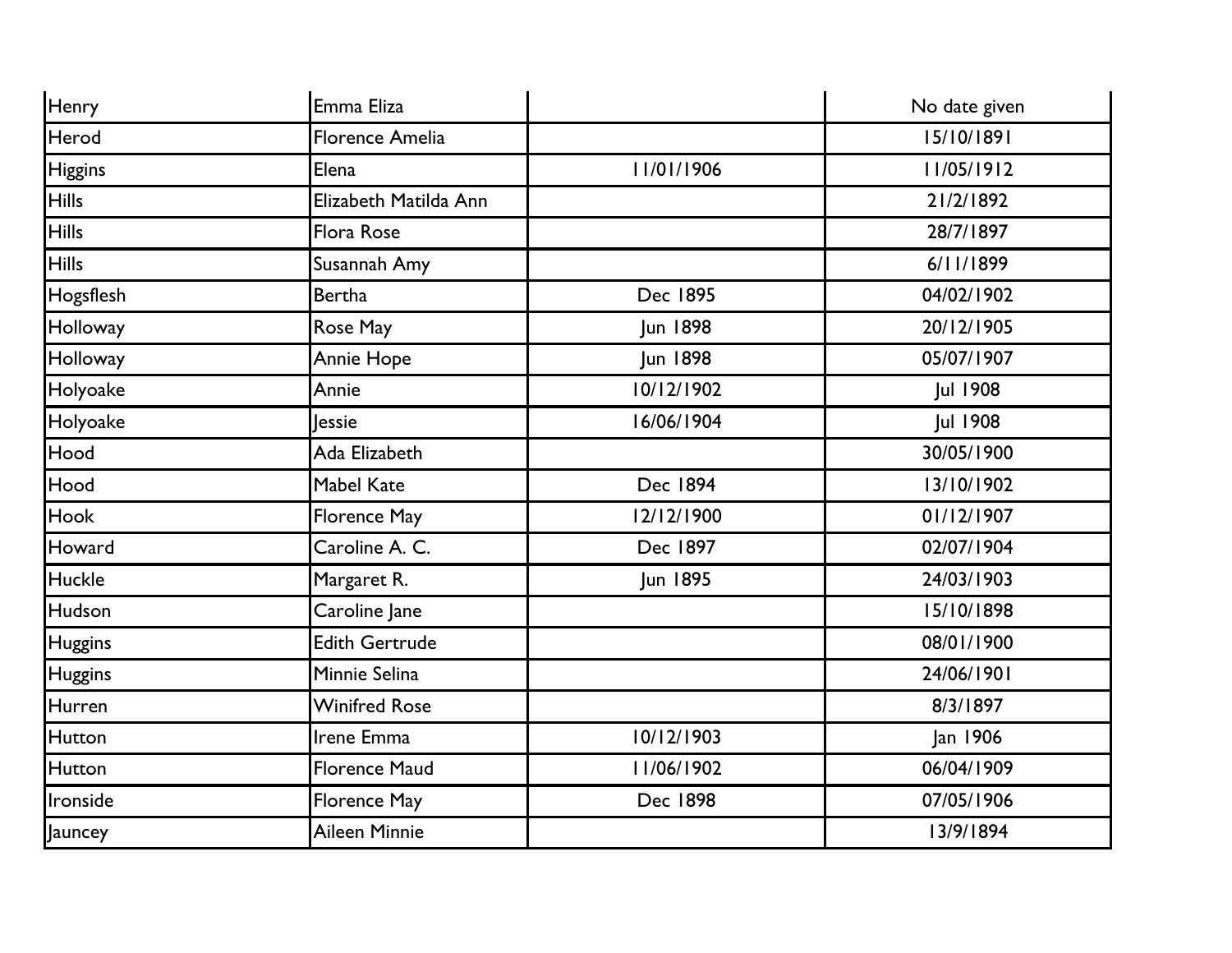| Jeal        | Gertrude B.           | Jun 1898        | 28/01/1907      |
|-------------|-----------------------|-----------------|-----------------|
| Jenner      | Susannah              |                 | 22/12/1891      |
| Jennings    | Lizzie                | <b>May 1894</b> | 16/10/1901      |
| Jennings    | <b>Elsie</b>          | <b>May 1894</b> | 03/06/1902      |
| Jinks       | Ellen Eliza           | 23/08/1901      | 06/10/1905      |
| Johnson     | <b>Emily Maud</b>     | 12/5/1896       | 06/03/1905      |
| Jones       | Lily                  |                 | 20/10/1894      |
| Jones       | Charlotte H. J.       |                 | 1/6/1898        |
| Jones       | Magdalen Annie        | Dec 1895        | 27/02/1904      |
| Jones       | Alice Maud            | 06/06/1912      | 23/12/1912      |
| Jordan      | <b>Bessie Louisa</b>  | 13/06/1906      | 06/04/1909      |
| <b>Jurd</b> | Laura Bertha          |                 | 4/8/1892        |
| Kellam      | <b>Edith Betsey</b>   |                 | 30/1/1894       |
| Kemp        | <b>Jessie</b>         |                 | May 1886        |
| Kemsley     | <b>Agnes Ellen</b>    | 12/1897         | 09/04/1904      |
| Kentish     | <b>Ella Alice</b>     | 23/04/1903      | <b>Nov 1908</b> |
| King        | <b>Edith Mary</b>     |                 | 13/2/1892       |
| King        | Clara K.              |                 | 21/12/1900      |
| King        | <b>Ethel Mary</b>     | Jun 1896        | 16/05/1903      |
| Kingaby     | Jessie Agnes          | 16/06/1904      | 05/10/1912      |
| Lailey      | <b>Emmeline Susie</b> | 12/5/1896       | 10/01/1902      |
| Lailey      | Annie                 | Jun 1896        | May 1905        |
| Lailey      | Kathleen Emma         | 10/12/1902      | 17/02/1912      |
| Lake        | Mabel                 |                 | 26/4/1899       |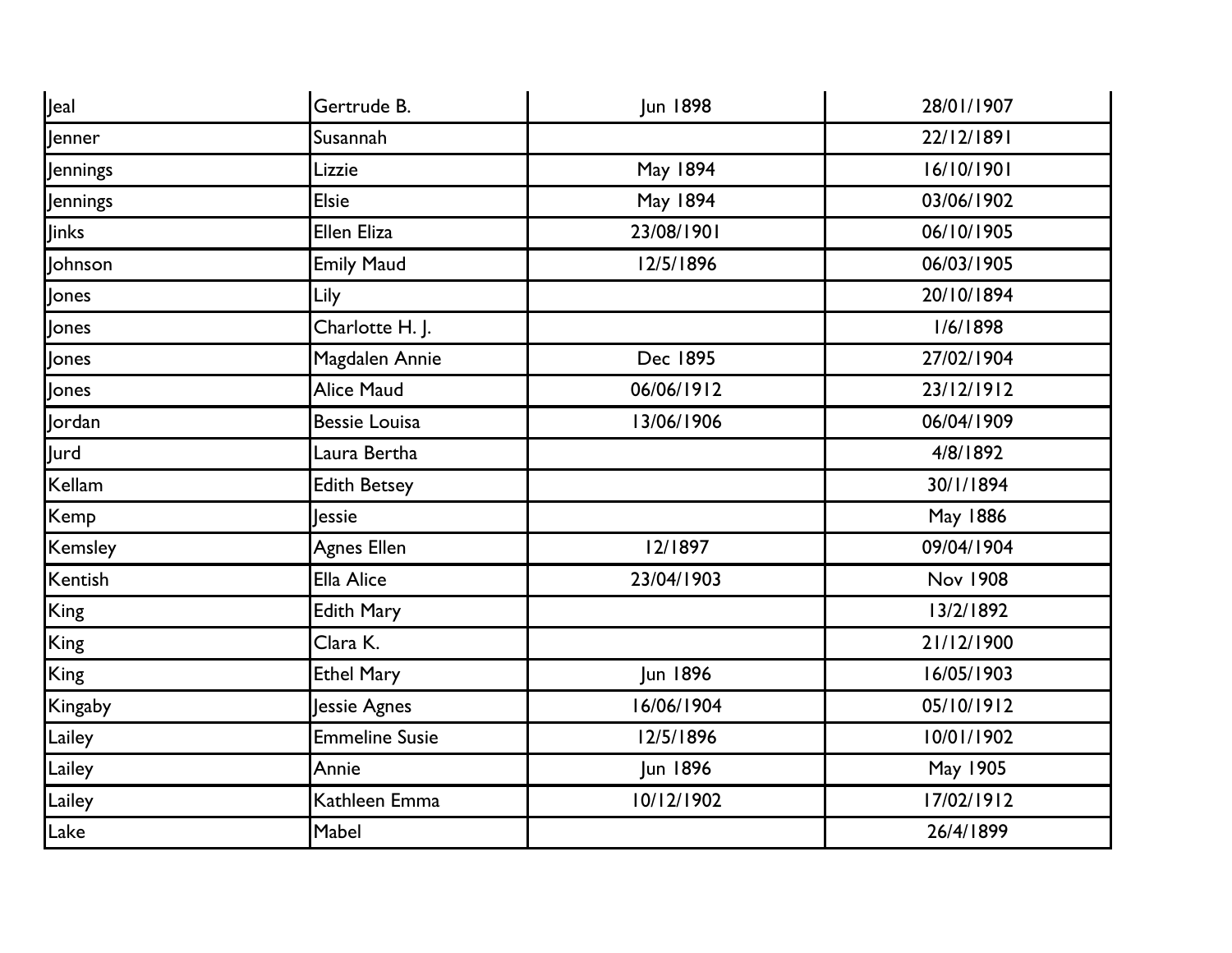| Lane                   | Monica Woodward      | 10/06/1903 | 22/08/1910         |
|------------------------|----------------------|------------|--------------------|
| Ledner                 | Eleanor Jane         |            | 8/10/1898          |
| Lee                    | Kate Elizabeth       | 01/11/1900 | 16/12/1903         |
| Lee                    | May Jane Priscilla   | 01/11/1900 | 16/02/1910         |
| Lemon                  | Dorothy Winifred     | 15/12/1904 | 13/07/1910         |
| Little                 | Florence             |            | 6/6/1892           |
| Lloyd                  | Kate                 |            | 4/12/1895          |
| Locke                  | <b>Ellen Maria</b>   | 10/12/1902 | 10/12/1908         |
| Lockyer                | Elizabeth Westbrook  |            | 7/6/1895           |
| Lofts                  | Dorothy Louisa Jane  |            | 12/3/1895          |
|                        |                      |            | Died at the Asylum |
| Low                    | Victoria Ellen       | 13/06/1906 | 01/07/1913         |
| Macmullen              | Doris Martha         | 11/01/1906 | 24/08/1909         |
| Macmullen              | Winifred Theresa     | 10/12/1903 | 31/08/1910         |
| Madden                 | Florence             | 17/12/1908 | 02/09/1913         |
| Margetts               | Gertrude Harriet     | 10/12/1903 | 25/04/1912         |
| Margetts               | Nellie Louisa        | 11/01/1906 | 27/08/1912         |
| Martin                 | <b>Ellen Agnes</b>   | 20/10/1899 | 06/02/1909         |
| Martin                 | May Eugenie          | 10/12/1902 | 09/02/1911         |
| Mash                   | Minnie Clara         |            | 24/3/1892          |
| Mash                   | Lilian Alice         |            | 11/1/1897          |
| Maybank                | <b>Margery Alice</b> | 01/06/1905 | 14/07/1911         |
| M <sup>c</sup> Mahon   | May Kathleen         | 12/06/1901 | 06/08/1909         |
| M <sup>c</sup> Sweeney | <b>Bridget</b>       | 13/12/1897 | 01/11/1906         |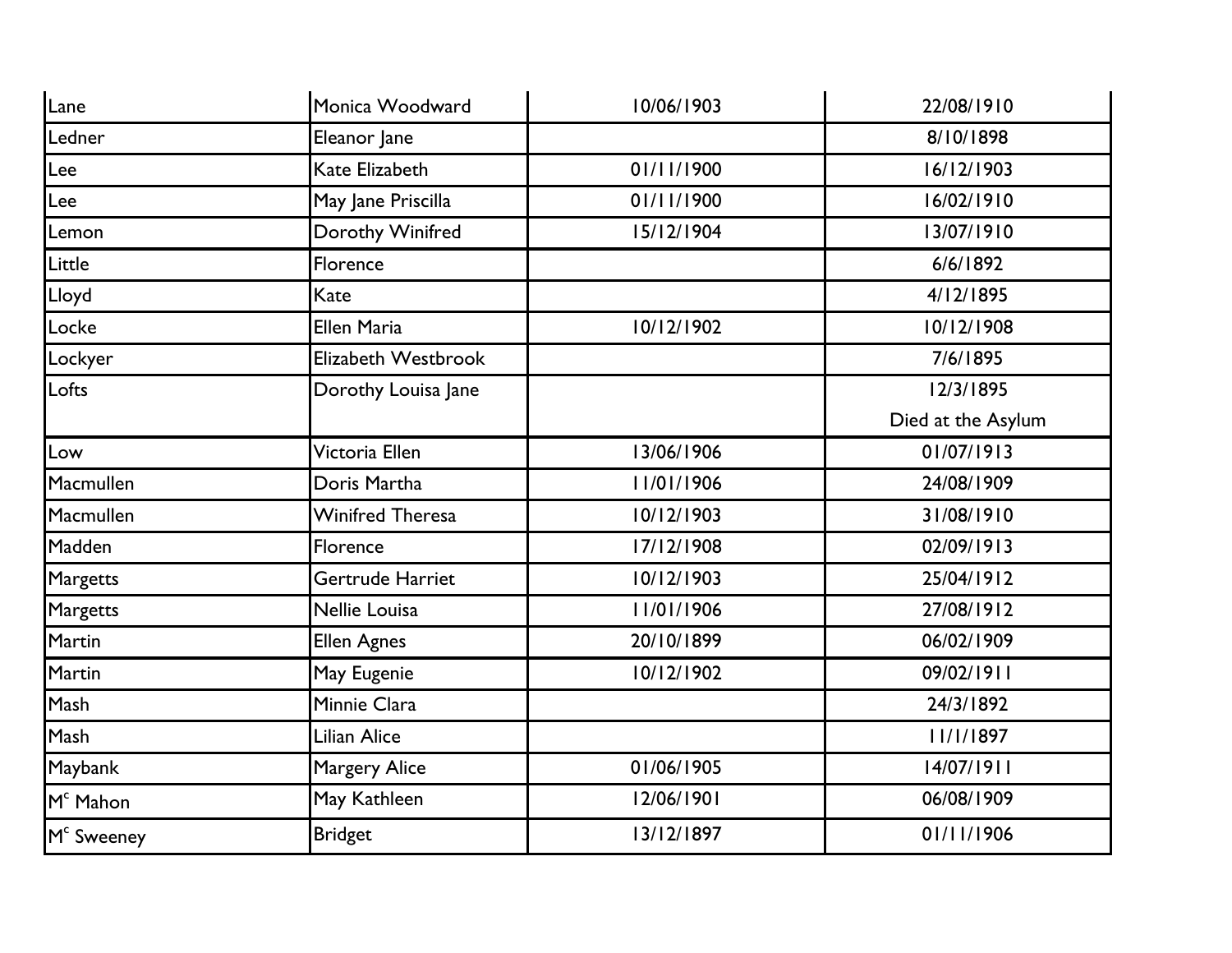| Medhurst       | Olive A.                | Dec 1895   | 10/03/1904 |
|----------------|-------------------------|------------|------------|
| <b>Mings</b>   | Elizabeth Sarah         |            | 30/8/1890  |
| Mitchell       | Mary Elsie              | 15/12/1904 | 28/10/1912 |
| Möll           | Dorothy May             | 13/12/1899 | 10/12/1906 |
| Möll           | Lilian Alice            | 11/12/1901 | 08/05/1909 |
| Moore          | lane                    |            | 12/1/1891  |
| Moore          | Mary Elizabeth          |            | Aug 1892   |
| Moore          | Emma Grace              | Jun 1897   | 30/05/1906 |
| Morey          | Katie Mary Ann          |            | 11/11/1890 |
|                | Chetwynd                |            |            |
| Morgan         | <b>Ruth Alice</b>       | 15/12/1904 | 09/07/1909 |
| Morris         | <b>Ethel Emily</b>      |            | 18/4/1896  |
| Mortimore      | Annetta Gertrude        |            | 28/05/1900 |
| Moscrop        | <b>Eveline Ann</b>      |            | 14/5/1892  |
| Moyce          | Eleanor Jane            |            | 11/1/1897  |
| Munton         | Ellen                   |            | 15/12/1896 |
| Murgatroyd     | Caroline                | 11/12/1901 | 16/12/1909 |
| Murray         | Hannah Elizabeth        |            | 22/2/1894  |
| Murrow         | Nina May                |            | 8/4/1897   |
| <b>Neale</b>   | Gladys Mary Ann Bradley | 08/12/1910 | 08/11/1913 |
| <b>New</b>     | Florence Elizabeth      |            | 27/8/1892  |
| <b>Nichols</b> | <b>Violet Kate</b>      | 11/12/1907 | Mar 1909   |
| <b>Noble</b>   | Mary Winifred           | 30/04/1903 | 08/07/1910 |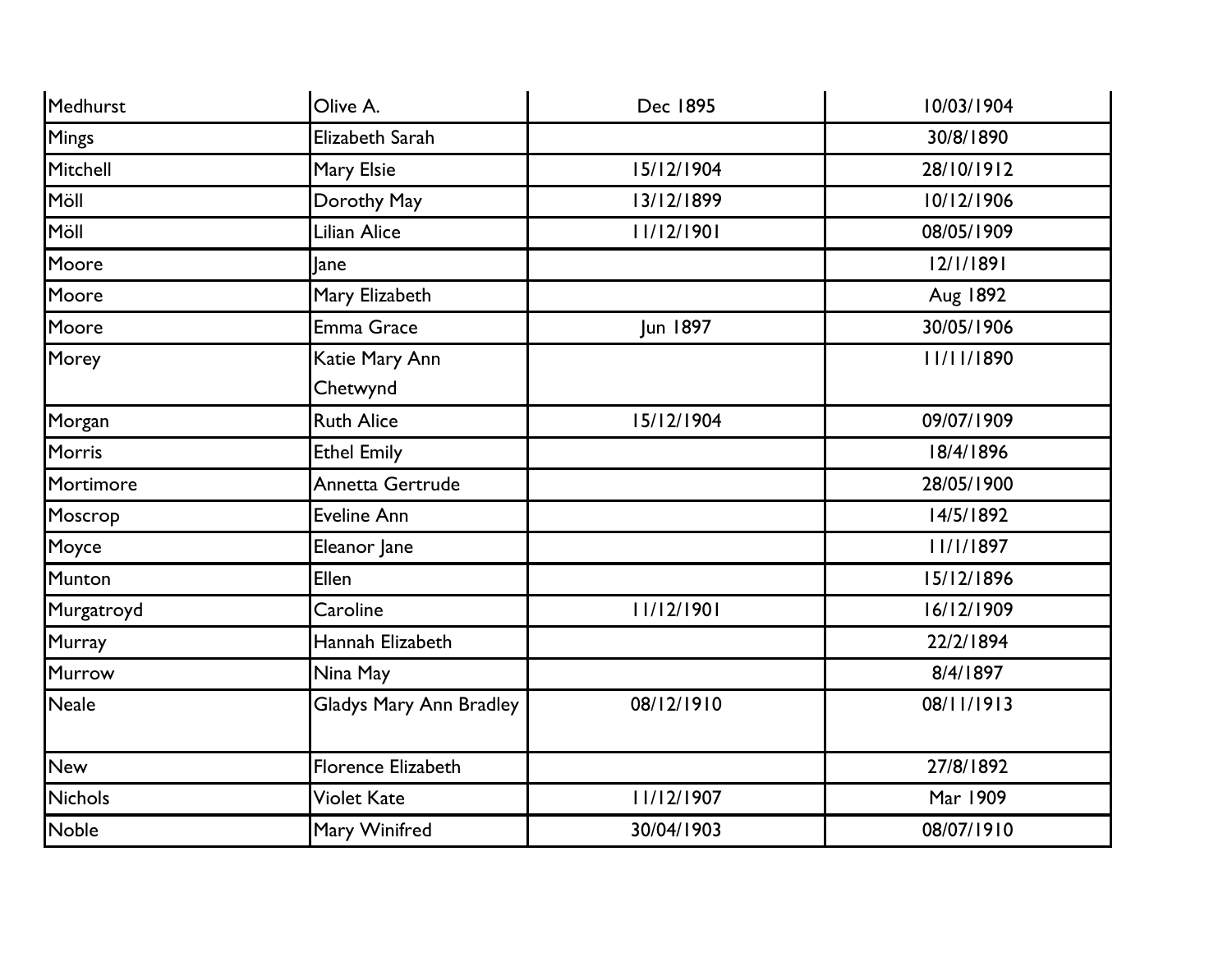| Norris      | <b>Eliza</b>          | Jun 1896   | 15/04/1903      |
|-------------|-----------------------|------------|-----------------|
| Norton      | <b>Edith Rose</b>     |            | 11/10/1894      |
| Nunnerley   | Annie                 | Dec 1897   | 30/06/1906      |
| O' Neill    | <b>Bridget Mary</b>   | 16/06/1909 | 27/08/1912      |
| Oborne      | Florence              |            | 18/3/1890       |
| Ortt        | Dorothy Adelaide      | 10/06/1903 | 13/11/1911      |
| Ortt        | <b>Gladys Ethel</b>   | 09/01/1907 | 31/05/1912      |
| Palmer      | Ada Florence          | May 1894   | 01/07/1903      |
| Palmer      | Elizabeth H.          | Jun 1897   | 14/07/1905      |
| Palmer      | Frances H. M.         | 13/06/1900 | <b>Nov 1906</b> |
| Parker      | Mary Louisa           | 13/12/1899 | 05/07/1906      |
| Parker      | <b>Beatrice May</b>   | 13/08/1900 | 02/02/1909      |
| Parkyns     | lessie                |            | No date given   |
| Pateman     | Gertrude May          |            | 6/6/1898        |
| Patterson   | Jane                  |            | 1875            |
| Pearson     | Dora Ada              |            | 20/06/1900      |
| Pearson     | Elizabeth F           | 13/06/1900 | 19/02/1907      |
| Pentecost   | Doris Belvedera       | 07/10/1902 | 09/12/1910      |
| Perry       | <b>Florence Annie</b> | Sep 1895   | 12/10/1901      |
| Peters      | Lissie Florence       |            | 20/6/1898       |
| <b>Pick</b> | Harriet May           | 10/06/1903 | 02/07/1909      |
| Pleasance   | Georgina Gertrude     |            | 2/4/1898        |
| Pott        | <b>Emily Dorothy</b>  | Jun 1896   | 13/10/1902      |
| Price       | Phoebe                |            | 18/3/1895       |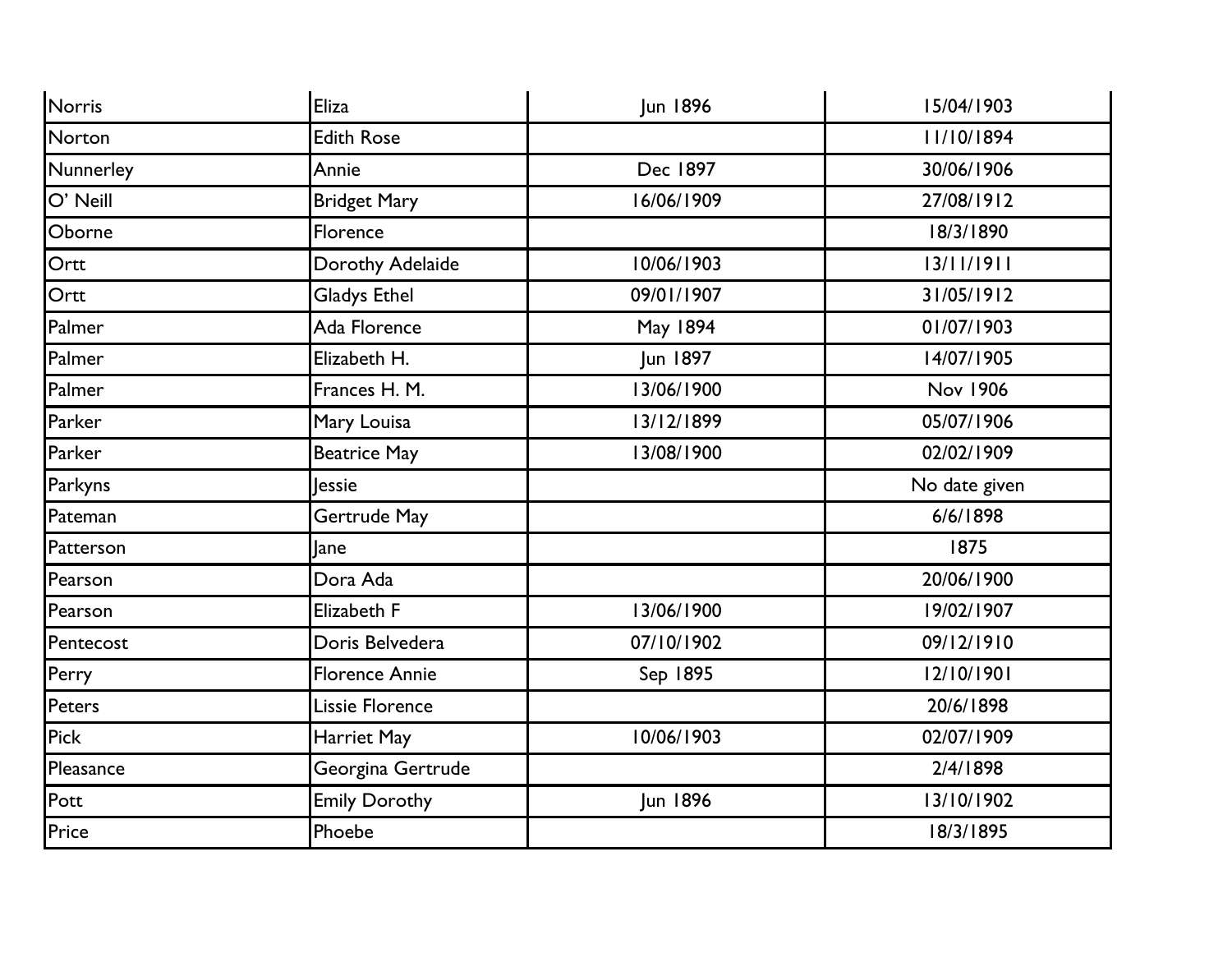| Price         | <b>Agnes Rose</b>     |            | 24/6/1897  |
|---------------|-----------------------|------------|------------|
| Pritchard     | Alice Maud            | 11/12/1901 | 01/01/1910 |
| Purchase      | Ellen                 | 12/5/1896  | 25/03/1902 |
| Ramsey        | Edith Margaret        | 10/12/1903 | 15/07/1912 |
| Ranger        | Mary Anne Elizabeth   | 02/02/1903 | 04/09/1909 |
| Read          | Nellie Edith          | 13/12/1899 | 12/12/1907 |
| Read          | May                   | 11/12/1901 | 10/07/1909 |
| Rees          | Elizabeth Eliza       | 13/1/1897  | 10/01/1902 |
| Rees          | lessie E.             | Jun 1896   | 02/05/1904 |
| Reeves        | Annie                 |            | 31/3/1891  |
| Regelous      | Emma Ellen            | 13/12/1899 | 01/03/1906 |
| <b>Rivers</b> | May                   | 16/08/1901 | 05/09/1908 |
| Robgen        | <b>Ruth Muir</b>      | Jun 1898   | 26/09/1902 |
| Robgen        | Phyllis Dawn          | 12/06/1901 | Sep 1904   |
| Robinson      | Alice Maria           |            | 8/3/1890   |
| Rodwell       | Maud Mary             |            | 02/05/1900 |
| Rogers        | Gertrude Elizabeth    | Dec 1898   | 25/01/1906 |
| Rogers        | <b>Florence Emily</b> | 12/12/1900 | Oct 1909   |
| Rolls         | Alice                 |            | 18/5/1896  |
| Rossiter      | Dorothy Ethel         | 10/12/1900 | 24/03/1910 |
| Rossiter      | Phyllis Marjorie      | 10/06/1903 | 15/07/1911 |
| Rouse         | Amy                   |            | 19/12/1896 |
| Rowe          | <b>Gladys Nellie</b>  | 16/06/1904 | 08/07/1910 |
| Roylance      | <b>Emily Louisa</b>   | Jun 1898   | 14/10/1907 |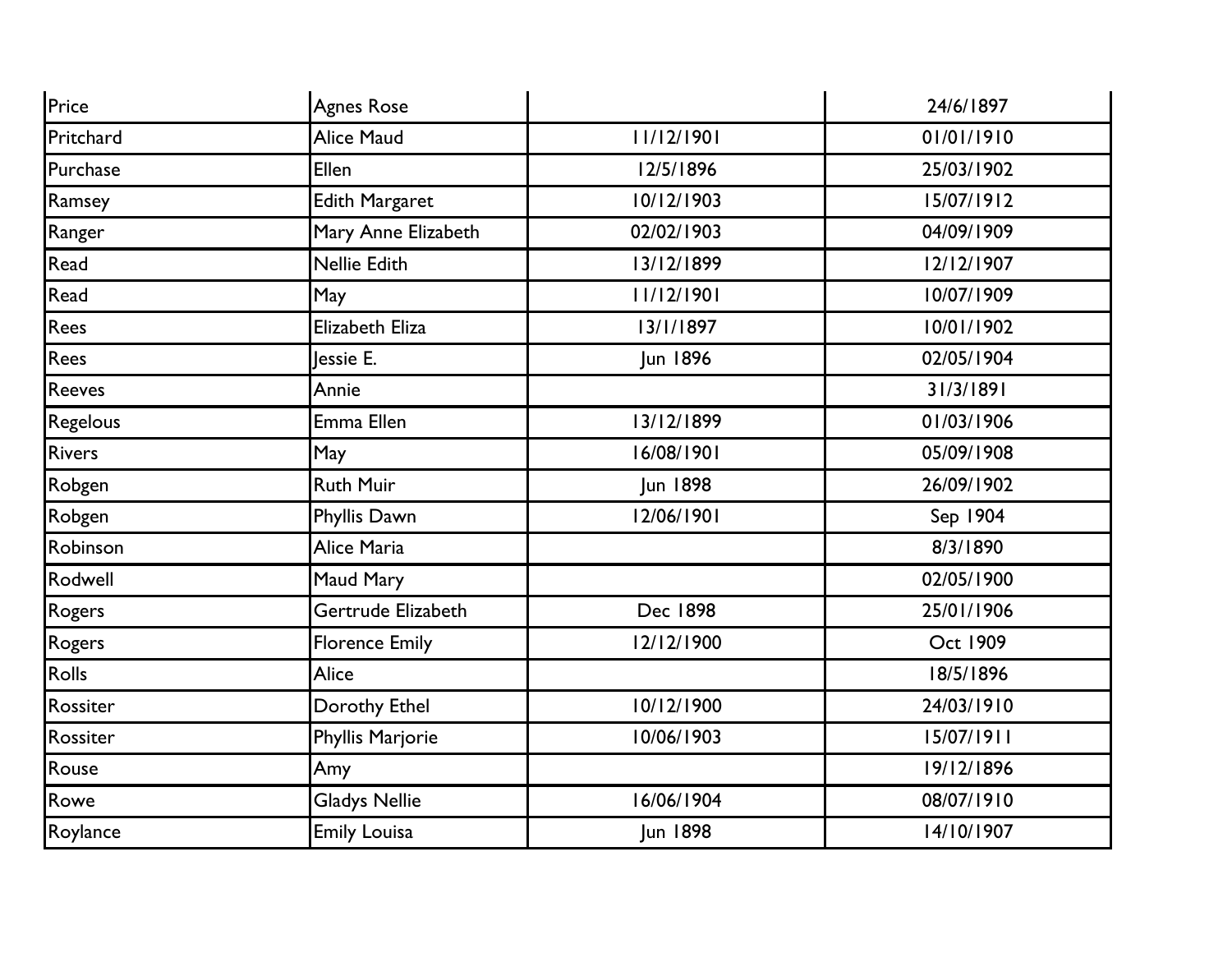| Roylance        | Alice                    | 11/06/1902 | 01/01/1910 |
|-----------------|--------------------------|------------|------------|
| <b>Runting</b>  | Florence Isabel          |            | 28/7/1899  |
| Runting         | Ida Victoria             |            | 28/7/1899  |
| Russell         | Harriet                  | 15/12/1904 | 27/08/1912 |
| Russell         | Edith                    | 05/11/1909 | 03/04/1913 |
| Sadler          | Fanny                    |            | 5/8/1893   |
| Sadler          | <b>Blanche</b>           |            | 1/11/1894  |
| Sadler          | Annie                    |            | 27/11/1895 |
| Sale            | <b>Florence Gertrude</b> |            | 17/11/1896 |
| <b>Saunders</b> | Annie Ellen              |            | 23/02/1900 |
| Scarff          | Lily                     |            | 04/05/1900 |
| Scott           | lessie Isabella          | 16/01/1900 | Sep 1906   |
| Scott           | <b>Elsie May</b>         | 11/12/1902 | 16/11/1907 |
| Scott           | Harriet Priscilla        | 12/12/1900 | 01/09/1908 |
| Sharpe          | Margaret                 |            | 21/10/1893 |
| Shaw            | <b>Beatrice</b>          | Jun 1895   | 08/07/1903 |
| Shepherd        | <b>Florence Emma</b>     |            | 21/1/1893  |
| Sheppard        | Elizabeth Kate           |            | 19/1/1892  |
| Sherbourne      | Rebecca Ellen            | 16/06/1904 | 19/06/1911 |
| Sherbourne      | <b>Edith Maud</b>        | 08/06/1905 | 20/04/1912 |
| Simmons         | <b>Edith</b>             | Dec 1897   | 29/10/1904 |
| <b>Simons</b>   | Ellen Rebecca            | Dec 1895   | 06/02/1902 |
| Simpson         | <b>Edith Vera</b>        |            | 19/3/1894  |
| Simpson         | Florence Nidagda         |            | 15/2/1894  |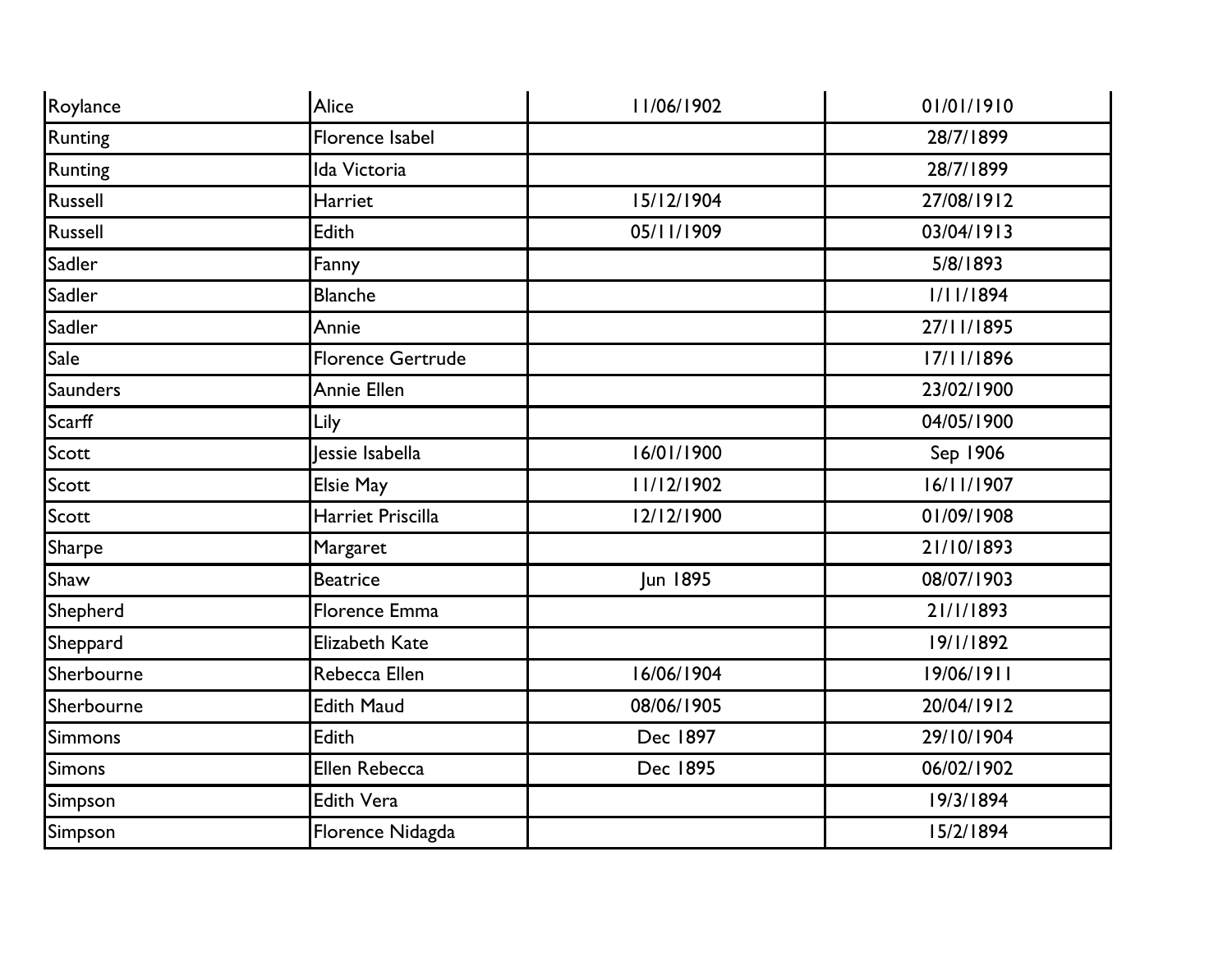| Simpson       | Hannah Maria           |            | Aug 1892   |
|---------------|------------------------|------------|------------|
| Simpson       | <b>Ethel</b>           | 10/12/1902 | 24/02/1909 |
| Singleton     | Alice                  | Dec 1897   | 29/03/1904 |
| Singleton     | Julia Marion           | Jun 1899   | 18/04/1907 |
| Slaughter     | <b>Ethel May</b>       |            | 4/6/1896   |
| Slaughter     | Clara                  |            | 18/12/1896 |
| Slaughter     | Annie                  |            | 4/4/1899   |
| Slawson       | Thirza Emma            | Jun 1897   | 21/02/1902 |
| Slawson       | <b>Edith Gertrude</b>  | 13/12/1899 | 10/11/1904 |
| Slay          | Rhoda Jane             |            | 04/10/1900 |
| Slay          | Florence Q.            | Dec 1897   | 11/03/1905 |
| Smith         | <b>Bertha</b>          |            | 8/10/1894  |
| Smith         | <b>Annie Louise</b>    |            | 13/4/1896  |
| Smith         | Florence               |            | 20/11/1897 |
| Smith         | <b>Emily</b>           |            | 19/2/1898  |
| Smith         | Charlotte              |            | 29/10/1899 |
| Smith         | Amy                    |            | 30/8/1899  |
| Smith         | <b>Ethel</b>           |            | 10/07/1900 |
| Smith         | <b>Ruby Ethel</b>      | Dec 1894   | 19/04/1902 |
| Smith         | Constance Fredia       | 18/06/1908 | 21/05/1909 |
| Smith         | Hilda Audrey           | 07/12/1911 | 29/02/1912 |
| <b>Spokes</b> | Nellie May             | Jun 1898   | Apr 1905   |
| Squire        | <b>Emily Gertrude</b>  |            | 11/11/1893 |
| Squire        | <b>Ethel Priscilla</b> |            | 10/10/1894 |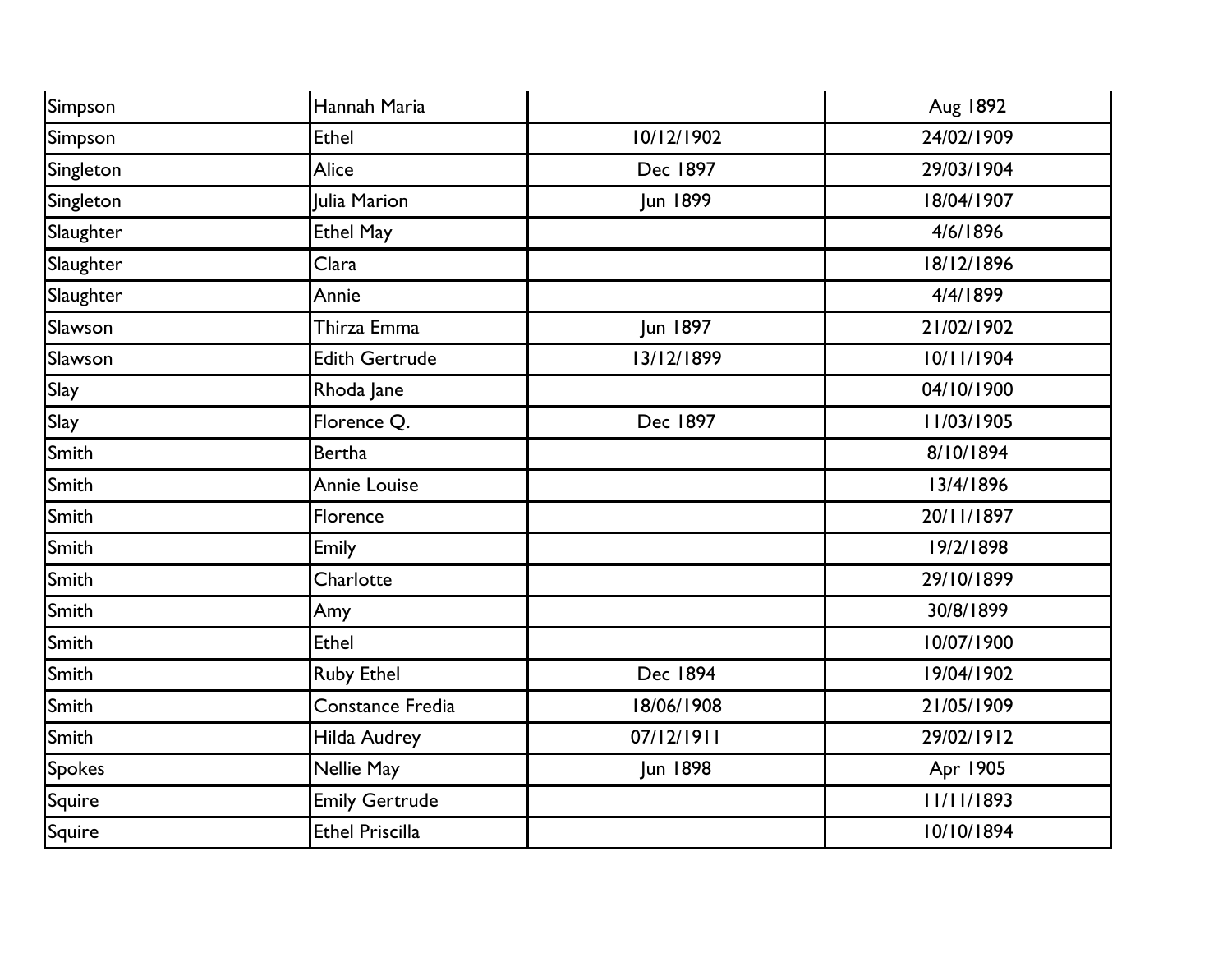| Sriber          | Lucy                    |            | 10/11/1891 |
|-----------------|-------------------------|------------|------------|
| <b>Starns</b>   | <b>Edith Nellie</b>     | 10/12/1902 | 25/09/1909 |
| Stenning        | Catherine               |            | 28/7/1892  |
| Stepney         | Alice Louisa            | 11/12/1901 | 05/07/1909 |
| Stockwell       | <b>Elsie Gertrude</b>   | 11/12/1901 | 19/11/1909 |
| <b>Stoffell</b> | Minnie                  |            | Aug 1891   |
| Swanton         | <b>Bessie May</b>       |            | 14/5/1892  |
| Swanton         | Frances Riddington Ruth |            | 9/6/1893   |
| Swanton         | Lilian Maud             |            | 9/6/1893   |
| Tait            | Caroline Jane           | Dec 1896   | 01/06/1904 |
| Tait            | Louisa Elizabeth        | Jun 1899   | 10/04/1907 |
| Taylor          | <b>Winifred May</b>     | 01/10/1903 | 29/09/1909 |
| <b>Taylor</b>   | Ada Kate                | 16/06/1904 | 17/02/1912 |
| Taylor          | <b>Elsie Mabel</b>      | 11/01/1906 | 25/04/1912 |
| Taylor          | Alice Elizabeth         | 15/12/1904 | 20/01/1913 |
| Thomas          | <b>Jessie</b>           |            | 22/8/1896  |
| Thompson        | Gertrude Mary           |            | 1/3/1894   |
| Thompson        | Elizabeth               |            | 2/3/1896   |
| Thompson        | Martha N                |            | 6/11/1897  |
| Thornton        | Annie Elizabeth         |            | 27/07/1900 |
| Thurlow         | Elizabeth Susan         |            | 05/03/1900 |
| Tinson          | Henrietta Alice         | Dec 1898   | Apr 1905   |
| <b>Tinson</b>   | Margaret A.             | Dec 1898   | 09/01/1907 |
| Tomkinson       | Emma Louisa             |            | 29/3/1893  |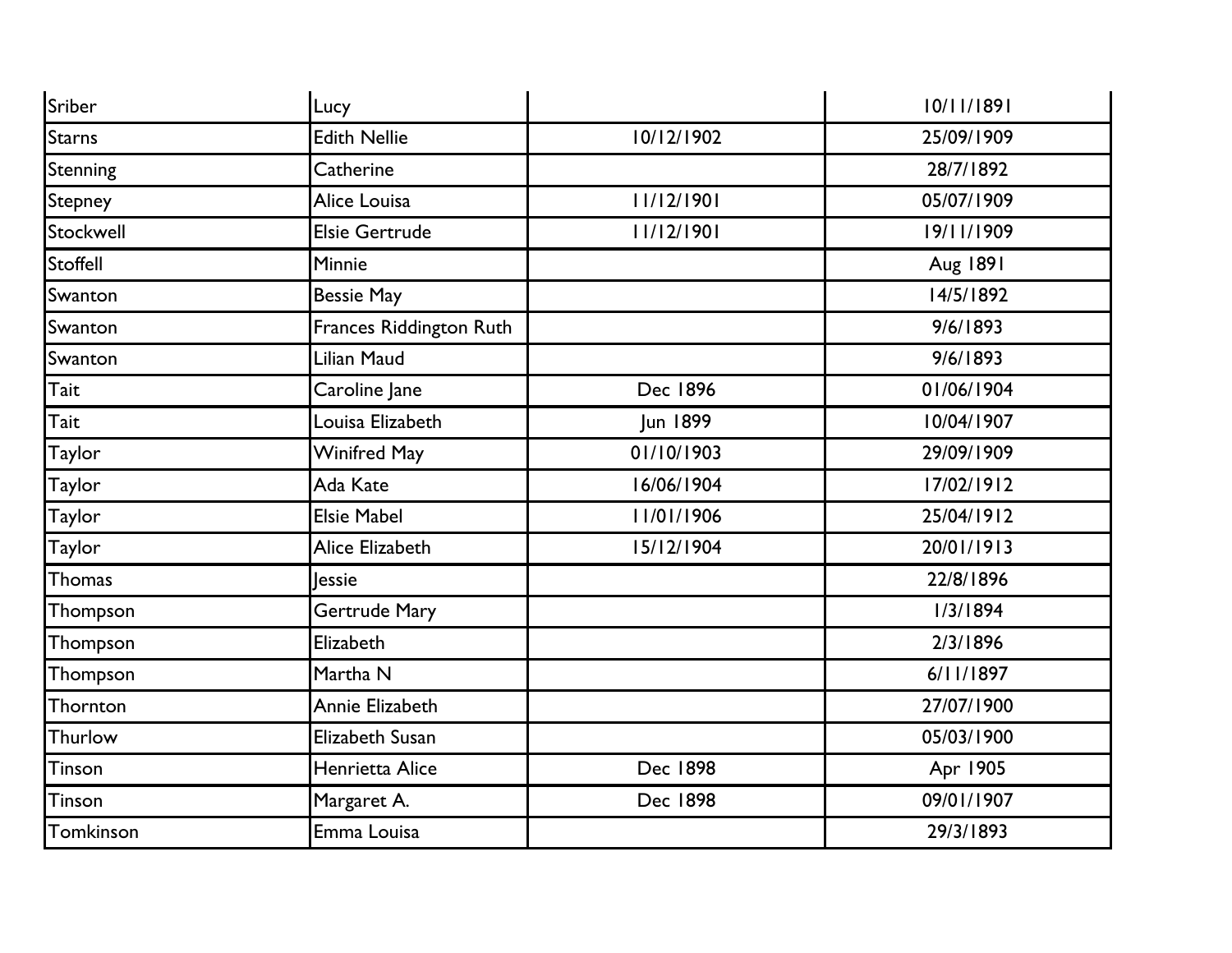| Towner         | Margaret                   | 13/06/1900      | <b>Jul 1908</b> |
|----------------|----------------------------|-----------------|-----------------|
| Towner         | <b>Bertha Minnie</b>       | 10/12/1902      | 15/07/1910      |
| <b>Tripp</b>   | Jessie Florence            |                 | 9/2/1893        |
| <b>Tripp</b>   | <b>Elsie Marion</b>        |                 | 13/3/1896       |
| Trollope       | Alice                      |                 | 1880            |
| Truscott       | Lilian                     | 11/01/1906      | 11/11/1912      |
| Upton          | Margaret                   | 17/12/1908      | 07/04/1913      |
| Ursell         | Helen Maud                 |                 | 28/7/1894       |
| Voss           | Florence R.                | 12/06/1901      | 25/05/1902      |
| Vreones        | Olive Blanche              | 19/07/1907      | 13/09/1913      |
| Wadley         | May                        | 11/12/1907      | 29/11/1913      |
| Wadman         | Hilda Mary                 | 11/06/1902      | Mar 1907        |
| Walker         | <b>Emily Drew</b>          | Dec 1897        | 25/09/1906      |
| Walker         | Mary Adelaide              | 01/06/1902      | 28/06/1911      |
| Warner         | Janet Sarah                |                 | 28/12/1900      |
| Warner         | Lucy Elizabeth             | <b>Oct 1895</b> | 23/04/1903      |
| Warwick        | Kate Ellen                 | 11/06/1902      | 14/03/1910      |
| Waters         | Grace                      | 13/06/1907      | 20/12/1913      |
| <b>Watkins</b> | <b>Ellen Lilian</b>        |                 | 21/9/1897       |
| Webb           | May                        | 09/06/1910      | 02/09/1913      |
| Webber         | Frances Emma               | 17/6/1894       | 07/11/1902      |
| Webber         | Emma Maria Alberta Trist   | 10/12/1902      | 06/09/1909      |
| Webber         | <b>Elsie Theresa Mabel</b> | 10/12/1902      | 07/12/1909      |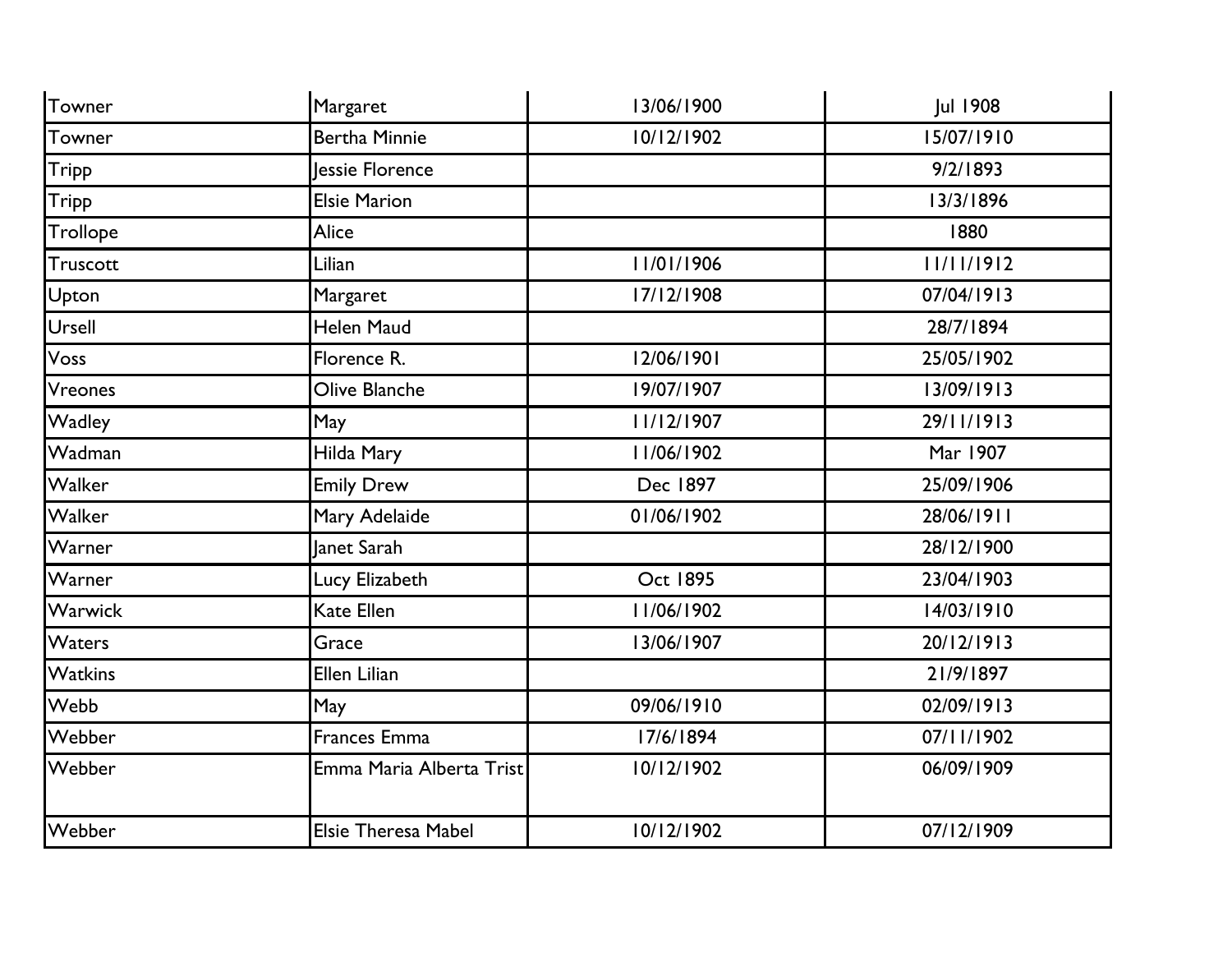| Webster         | <b>Florence Ann</b>    |            | 24/6/1893       |
|-----------------|------------------------|------------|-----------------|
| Webster         | Alice                  |            | 13/12/1899      |
| Weston          | <b>Emma</b>            |            | 24/4/1891       |
| Wheatley        | <b>Ethel Florence</b>  | 30/01/1900 | 30/11/1908      |
| Wheeler         | Louisa M.              | Dec 1896   | 16/04/1903      |
| Wherrett        | Florence               |            | 12/9/1892       |
| Whetstone       | Edith                  | 6/1896     | 30/01/1904      |
| Whiffing        | Gertrude Gladys        | 10/12/1903 | 04/10/1913      |
| White           | Josephine Sarah        |            | 25/9/1893       |
| White           | Ada Mary               |            | 18/9/1894       |
| White           | <b>Ethel</b>           |            | 02/10/1900      |
| <b>Wicks</b>    | Alice Maud Mary        |            | 10/10/1899      |
| <b>Wilkins</b>  | <b>Alice Maud</b>      | Dec 1898   | 01/11/1907      |
| <b>Williams</b> | Gertrude Ellen         | 13/06/1900 | <b>Nov 1906</b> |
| <b>Williams</b> | <b>Emmeline Speer</b>  | 12/06/1901 | 04/06/1907      |
| <b>Williams</b> | Catherine Mary         | 27/08/1901 | <b>Feb 1908</b> |
| Willington      | Annie Christine        | Dec 1895   | 25/10/1902      |
| <b>Willis</b>   | Ada                    | Dec 1894   | 07/10/1902      |
| Willsher        | <b>Alice Violet</b>    |            | 29/10/1894      |
| Willsher        | <b>Florence Louisa</b> |            | 11/1/1897       |
| Wilson          | Edith                  |            | 16/4/1896       |
| Wilson          | <b>Alice Cowdery</b>   |            | 7/12/1897       |
| <b>Wing</b>     | Edith E.               | Jun 1895   | 17/11/1903      |
| Winney          | Grace                  | Dec 1893   | 29/01/1902      |